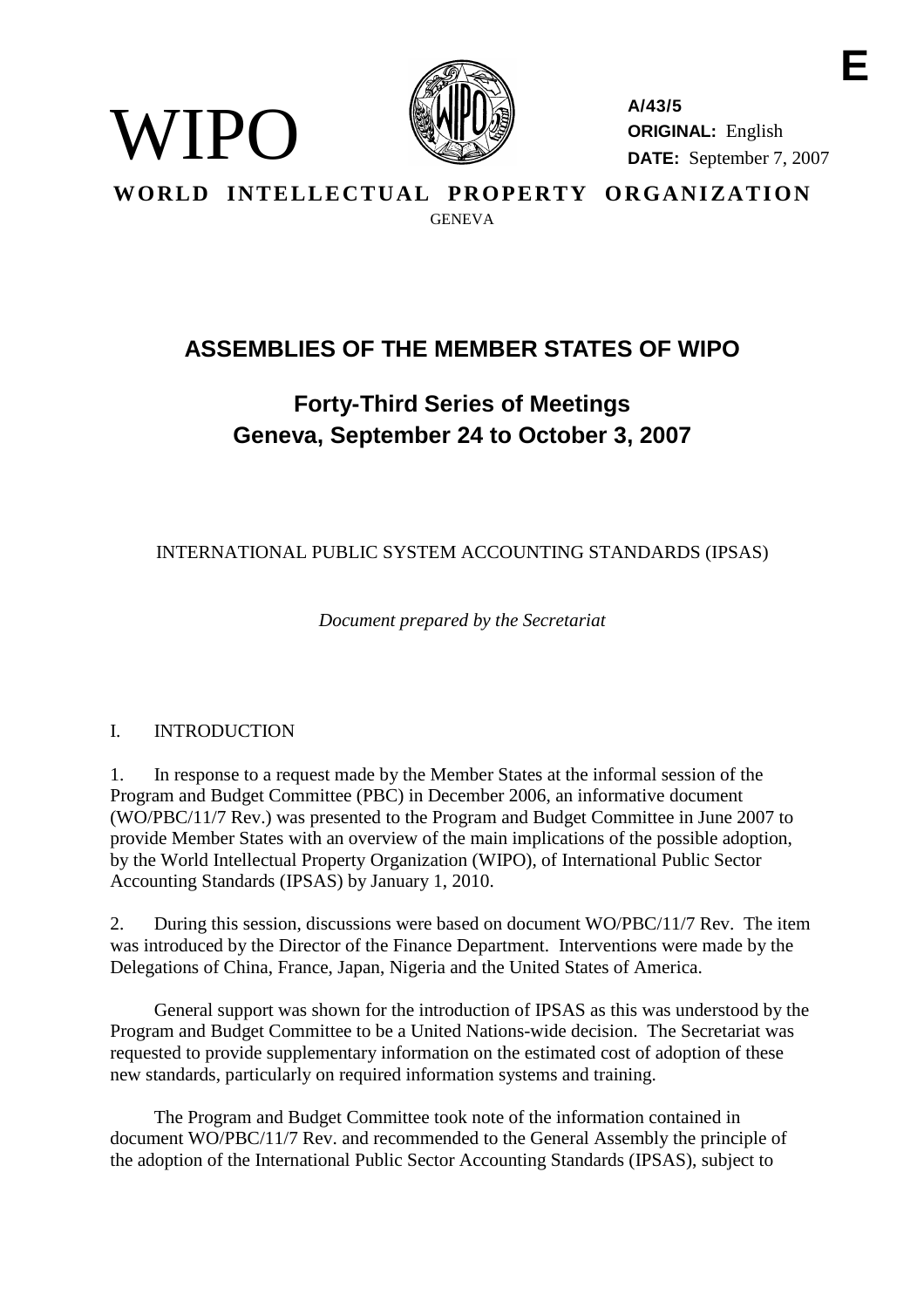# A/43/5

# page 2

additional information, notably on the estimated cost of their implementation, to be provided to the said Assembly in its September 2007 session (document WO/PBC/17).

3. Supplementary information on the estimated cost of the adoption of these new standards is provided in Annex IV.

# II. BACKGROUND

4. It is recalled that the financial statements of the United Nations system organizations are currently prepared in accordance with the United Nations System Accounting Standards (UNSAS). These standards were developed following a study made by the Panel of External Auditors on the development of appropriate accounting principles and standards based on International Accounting Standards (now International Financial Reporting Standards (IFRS)) for consistent application in the United Nations system. By United Nations Resolution 48/216, voted in December 1993, UNSAS were adopted and have been followed ever since.

5. The Task Force on United Nations Accounting Standards, established under the sponsorship of the Chief Executives Board for Coordination (CEB) and the High-Level Committee on Management (HLCM), recommended that the United Nations system adopt IPSAS by 2010, replacing the current UNSAS. At a special session of the HLCM on November 30, 2005, the HLCM accepted the recommendation, and the CEB, at its session in April 2006, endorsed the same for adoption throughout the United Nations system by 2010. The United Nations General Assembly approved the adoption of IPSAS at its sixtieth session in July 2006 (resolution A/RES/60/283 (IV) 1), together with the required resources to permit the Secretary General to begin implementation of the Standards.

6. IPSAS are issued by the International Public Sector Accounting Standards Board (IPSASB), which is itself a standing committee of the International Federation of Accountants (IFAC), representing over 160 member bodies in 120 countries. IPSAS are credible, high quality, independently produced accounting standards, underpinned by a strong due process and supported by governments, professional accounting bodies, and international development organizations such as the World Bank, the Asian Development Bank (ADB), the Organization for Economic Co-operation and Development (OECD), the International Monetary Fund (IMF), the International Accounting Standards Board (IASB), and the International Organization of Supreme Audit Institutions (INTOSAI). They represent best practice for governments and not-for-profit organizations. The OECD, European Commission (EC) and NATO have recently adopted IPSAS for their financial reporting.

7. The key benefits of the adoption of IPSAS are commonly considered to include:

(a) improved internal control and transparency with respect to all assets and liabilities;

(b) more comprehensive and consistent information about costs and income, which will better support governance of the organization; and

(c) improved consistency and comparability of financial statements over time and across different organizations.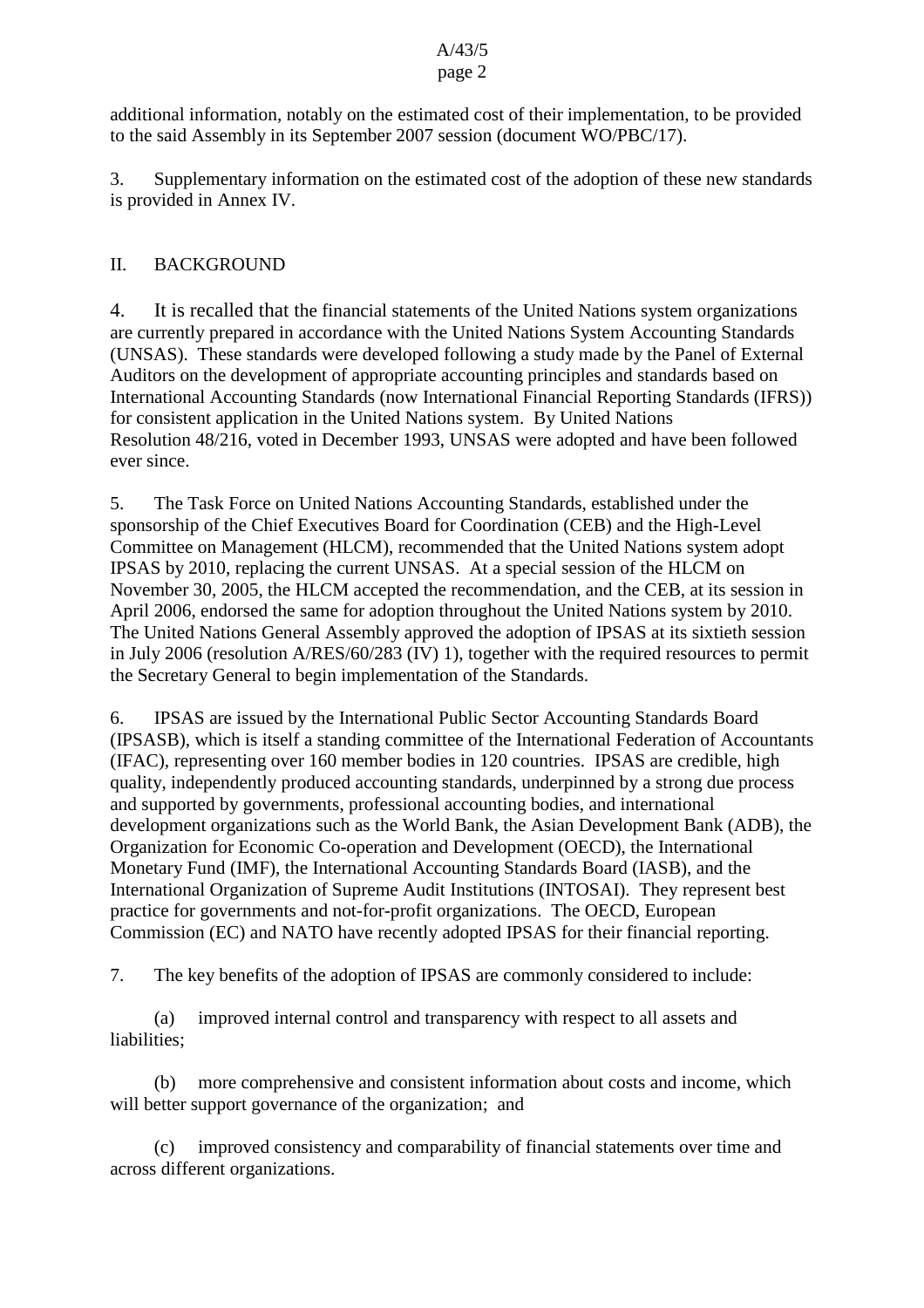8. A list of major differences between United Nations System Accounting Standards (UNSAS) and IPSAS appears in Annex I. Annex II presents the definitions of the key financial terms used in this document.

# III. STATUS OF IMPLEMENTATION OF IPSAS WITHIN THE UN SYSTEM

9. A number of UN organizations have already presented formal proposals for the adoption of IPSAS for endorsement by their member states, including the International Labour Organization (ILO), the World Health Organization (WHO), the Food and Agriculture Organization (FAO), the United Nations Development Program (UNDP), and the International Civil Aviation Organization (ICAO). Support for the implementation of IPSAS across the UN system, together with coordination, guidance and leadership, is provided through the IPSAS technical team under the guidance of a Project Steering Committee and the Task Force on Accounting Standards under the auspices of the Finance and Budget Network of the High Level Committee on Management (HLCM).

10. A report of August 2007 (CEB/2007/HLCM/X), to the HLCM from the Chief Executives Board for Coordination on the progress in IPSAS implementation across the UN system, indicates that progress has been made in the following areas:

- Project Infrastructure A Steering Committee formed in March 2006 has met regularly since then. The Committee's members represent the four main centers and the main UN system organizational types.
- Accounting Policies and Guidance The Accounting Policies and Guidance (APG) Group was formed in March 2006, acting as a review group for the development of accounting policies and guidance. The group has members from 14 organizations and an observer from the International Organization for Migration (IOM). A number of accounting policy papers have been drafted by the APG for consideration by the Task Force, covering the significant options in the 21 IPSAS standards. Initial guidance is provided on the interpretation and application of IPSAS standards through the documents prepared by the APG.
- Communication Progress has been made in ensuring access by UN system organizations to reference, guidance as well as discussion materials for the implementation of IPSAS. A number of organizations have also already established internal projects teams, and these are now involved in internal discussions with IPSAS focus groups.
- Budgetary Practices Representatives from two organizations (UNDP and ICAO) have developed examples and provided presentations on the application of accrual budgeting within the UN system. A paper was presented to the Steering Committee with the relevant recommendations in August 2007.
- Early Adopters Three organizations (World Food Program (WFP), WHO and ICAO) propose to adopt IPSAS with effect from January 1, 2008. A further three (UNDP, United Nations Fund for Population Activities (UNFPA) and United Nations Office for Project Services (UNOPS)) were investigating this option, but have since decided to adopt IPSAS progressively and aim for full adoption and compliance only in 2010.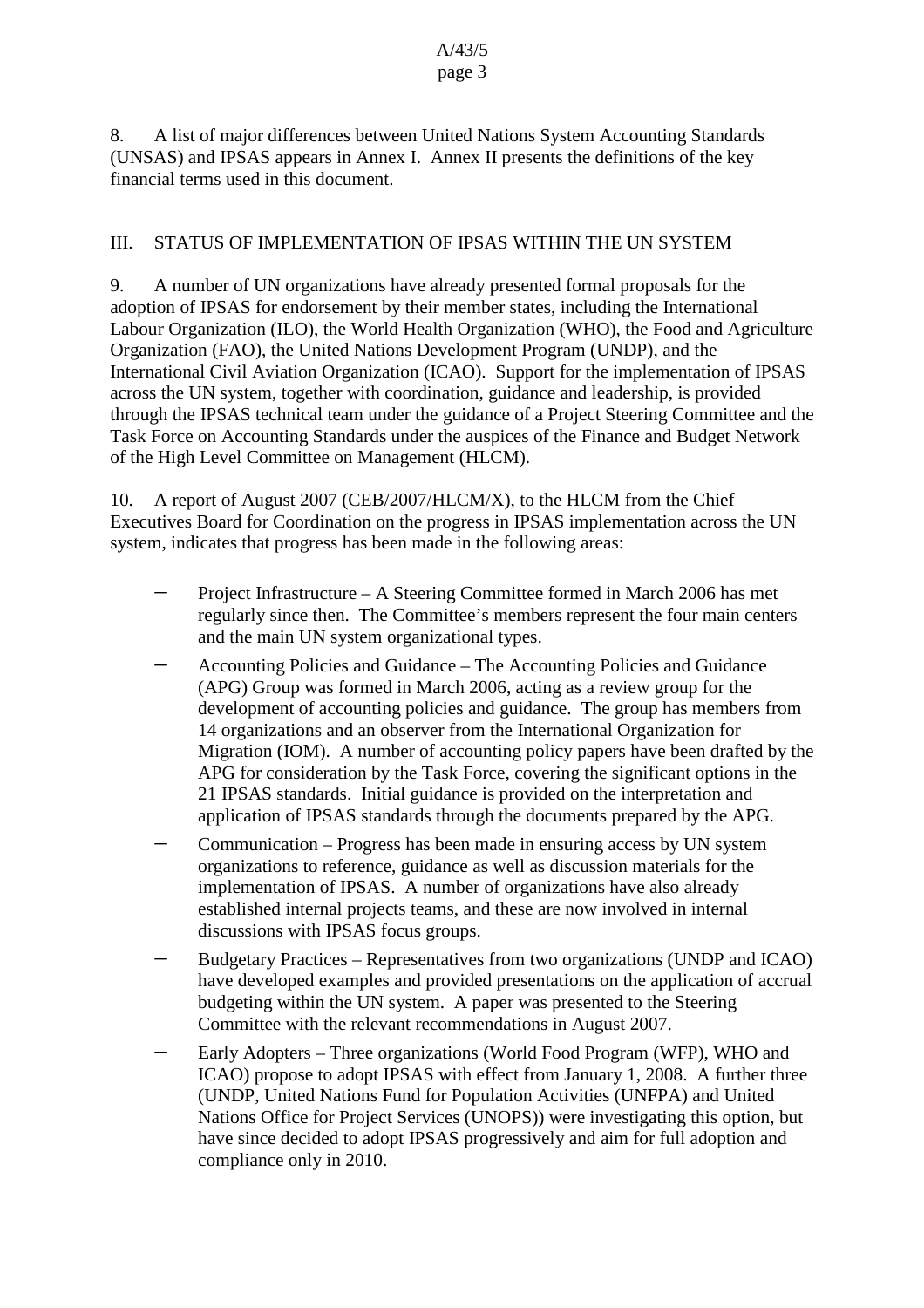# A/43/5

# page 4

11. Responses of members of the Task Force on Accounting Standards to a questionnaire on their IPSAS adoption progress<sup>\*</sup>, covering the period up to the end of July 2007, indicated that over half of the organizations who provided responses had completed most of the following key steps:

- An approved budget for IPSAS adoption;
- Staff resources working exclusively on IPSAS implementation;
- An IPSAS adoption project plan;
- An IPSAS communication plan;
- An evaluation of the extent of the information system changes required.

As of July 2007, 90% of respondents stated that they had raised the question of IPSAS adoption with their Governing bodies or Committees and 85% had gained, "in principle", support for IPSAS adoption. Thirteen organizations provide that an adoption report with budget estimates and an initial implementation timetable has either been provided to their Governing body or that it is in the process of being provided.

12. The 13 organizations which had prepared budget or initial cost estimates indicated a wide range of costs, depending on the size and complexity of the organization as well as the extent of system changes required to implement IPSAS. All organizations have confirmed that they will need to make changes to their information systems in order to implement IPSAS. The timelines covered by the cost estimates also varied significantly (two to six years).

# IV. THE MAIN IMPLICATIONS OF THE ADOPTION OF IPSAS FOR WIPO

# Accounting and financial reporting

13. The impact of IPSAS adoption on WIPO's accounting and financial reporting will include the following:

(a) full recognition of liabilities for employee benefit obligations such as After-Service Health Insurance (ASHI), and other accruing compensatory benefits, e.g. annual leave and repatriation grants.

(b) recognition and depreciation of capital assets such as buildings, vehicles, furniture and equipment, as a result of which capital assets will not be charged to expenditures at the cost of purchase (including the cost of bringing the asset into operation) in the year of purchase, but will be depreciated over their useful life;

(c) recognition of expenses on the basis of the delivery principle, which is more restrictive than the current obligation principle required by UNSAS. (Under the delivery principle, expenditure is recognized on the basis of goods and services delivered. However, as WIPO already applies this principle in practice when recording expenditure at the end of

The 20 organizations which provided responses were: FAO, IAEA, ICAO, ILO, IMO, ITC, ITU, UN, UNDP, UNESCO, UNFPA, UNICEF, UNIDO, UNRWA, WTO, WIPO, WHO, WFP, UPU and PAHO.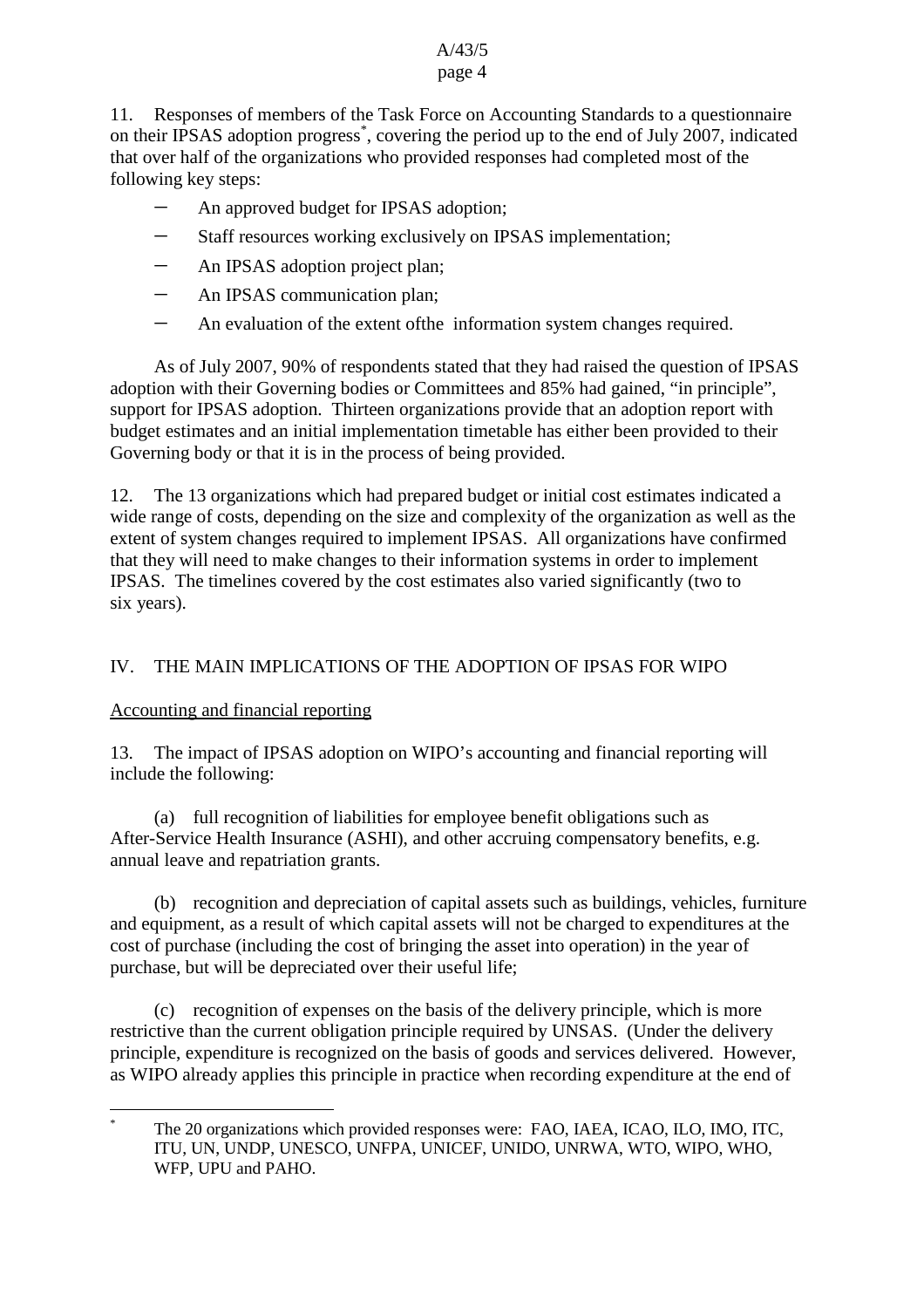#### A/43/5 page 5

the financial period, this aspect of IPSAS will not have any material impact for the Organization);

(d) changed basis for recognition of revenue from certain voluntary contributions (funds-in-trust) and exchange transactions;

- (e) valuation of inventories;
- (f) change in the structure and content of financial reports at all levels; and
- (g) annual, rather than biennial, audit of the financial statements.

# Budgeting

14. The adoption of IPSAS will change the basis for financial reporting from modified accruals to full accruals. To facilitate the reconciliation between budgeted and actual results, the Organization will have to decide to implement one of the following options:

(a) prepare the budget on a cash basis, i.e. plan the budgetary requirements on the Organization's projected cash needs, and provide a reconciliation of the budget/expenditure and the accrual-based financial statements to Member States within the context of the annual financial statements. This would mean the least significant change when submitting, compiling, and reviewing budget proposals, primarily because assets would continue to be shown as "budgetary expense" or cash requirement in the current year. However, this would also require extensive effort at the end of the year in order to explain and fully reconcile the accrual-based financial statements (where expenditure will be lower) and the cash-based budget utilization report(s);

(b) prepare the budget on an accrual basis, i.e., fully aligned with the accounting and financial reporting standards. This will require extensive review and re-design of the budgeting processes, templates, etc., together with training for Program Managers. The current budgeting and accounting practices regarding the carry-over of budgetary appropriations for unliquidated obligations would also require review. Accrual budgeting would also require more emphasis on parallel liquidity management and planning in order to ensure that liquidity requirements are closely considered at the planning stage and managed prudently throughout the budget and financial period.

15. The possibility of the need for a separate capital budget would also have to be considered. This would address the need to transparently present to Member States the impact of the requirement to capitalize assets. Further implications may need to be considered in respect of WIPO's biennial budgeting and planning cycle period *vs.* the provision of annual audited financial statements to Member States. Since these two cycles will no longer be fully aligned, a review of the requirements for reconciling reporting under these two related processes will need to be undertaken and addressed.

16. The adoption of IPSAS will also have an impact on the timing of expenditure and will consequently affect funding requirements as well. This impact will be manifested as follows:

(a) the recognition of capital assets and their subsequent depreciation over their useful lives, together with the adoption of the delivery principle for the recognition of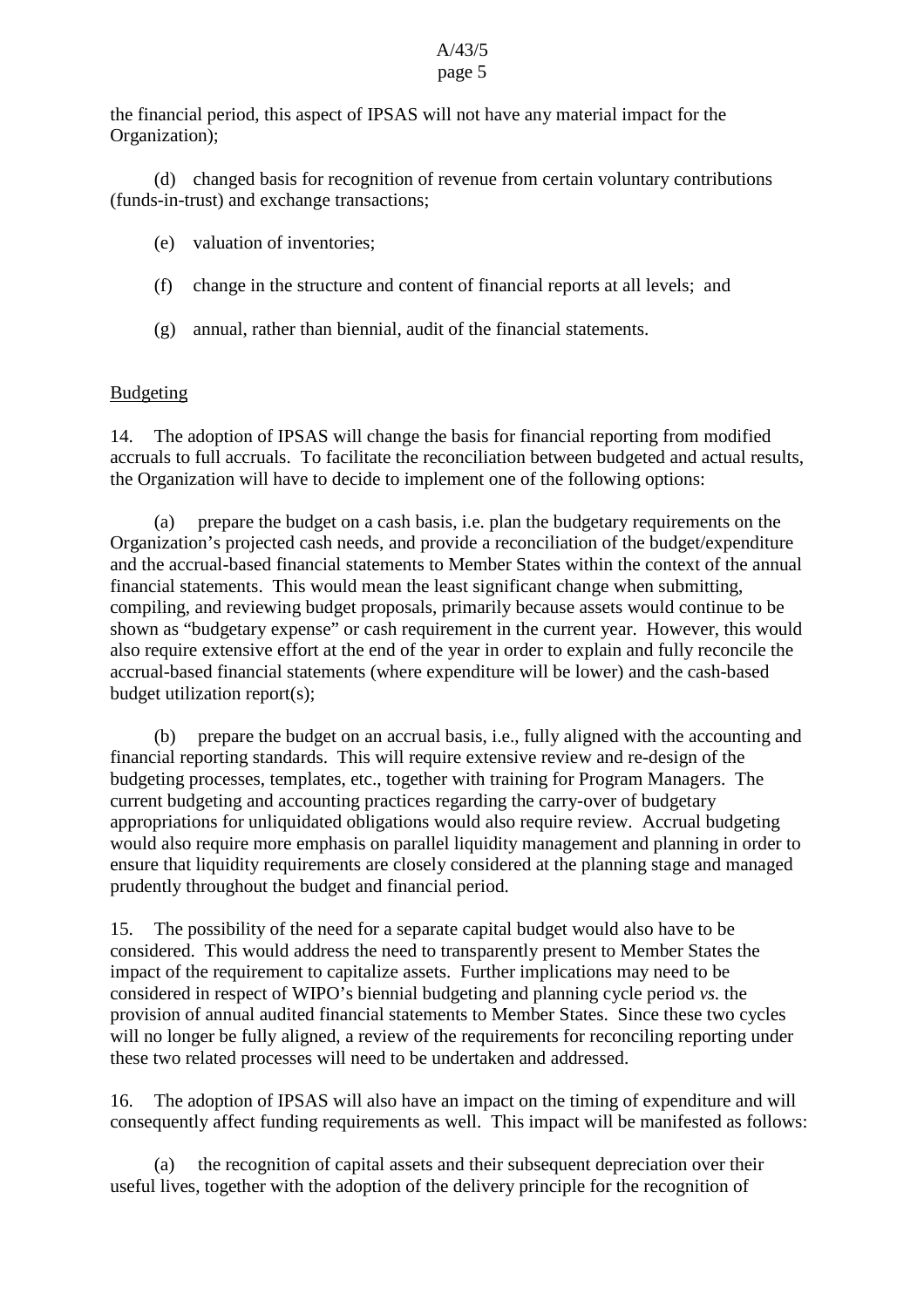#### A/43/5 page 6

expenditure will generate accounting timing differences. However, this will not affect funding requirements; and

(b) the requirement to fully accrue and provide for the liabilities of the Organization, e.g., employee benefit obligations, raises the need for providing funding for past liabilities, as well as accruing for ongoing obligations in respect of serving staff.

## Financial Regulations and Rules

17. IPSAS will have an impact on the Organization's financial regulations and rules. The draft revised Financial Regulations and Rules that were submitted to the Program and Budget Committee in June 2007 (WO/PBC/11/8) take into account the impact of IPSAS as much as possible at this stage (in document WO/PBC/11/8, the provisions that may be affected by the implementation of IPSAS are marked with an asterisk). Further adaptations may be needed with the full implementation of IPSAS. These will be reflected in revised Regulations or, as required, Rules.

# Staff Training

18. Another significant element in the implementation of IPSAS will be staff training. Awareness and understanding of the changes in financial management policies, systems and business processes will be crucial to ensuring the success of this initiative. In this regard, a training needs analysis, development of training plans and the estimation of associated costs would be undertaken.

### Financial management systems

19. While the transition to IPSAS will require adjustments to the resource management systems of all UN organizations, the extent of these changes will vary, depending on the state of the current systems in place. Some organizations of the UN system (such as UNDP, the United Nations High Commissioner's Office for Refugees (UNHCR), WMO, ILO) have already deployed a modern Enterprise Resource Planning (ERP) system, which includes the functionality and modules required to reflect the requirements of IPSAS. In their cases, therefore, the transition to IPSAS will require smaller adjustments to these existing systems. Other organizations of the system (such as WFP/FAO and WHO) are still in the process of selecting, procuring or implementing such systems, and plan to develop the new functionalities required by IPSAS (to track inventory, assets, purchasing, etc.) within the context of a wider ERP project.

20. WIPO belongs to the latter group of organizations. Document WO/PBC/11/11, presented to the Program and Budget Committee in June 2007, and document WO/PBC/12/4(c), due to be presented to this same Committee at its September 2007 session, present a proposal to implement a full ERP system with a specific component designed to address IPSAS functionality requirements. Annex III of this document provides a brief overview of IPSAS implementation at WIPO.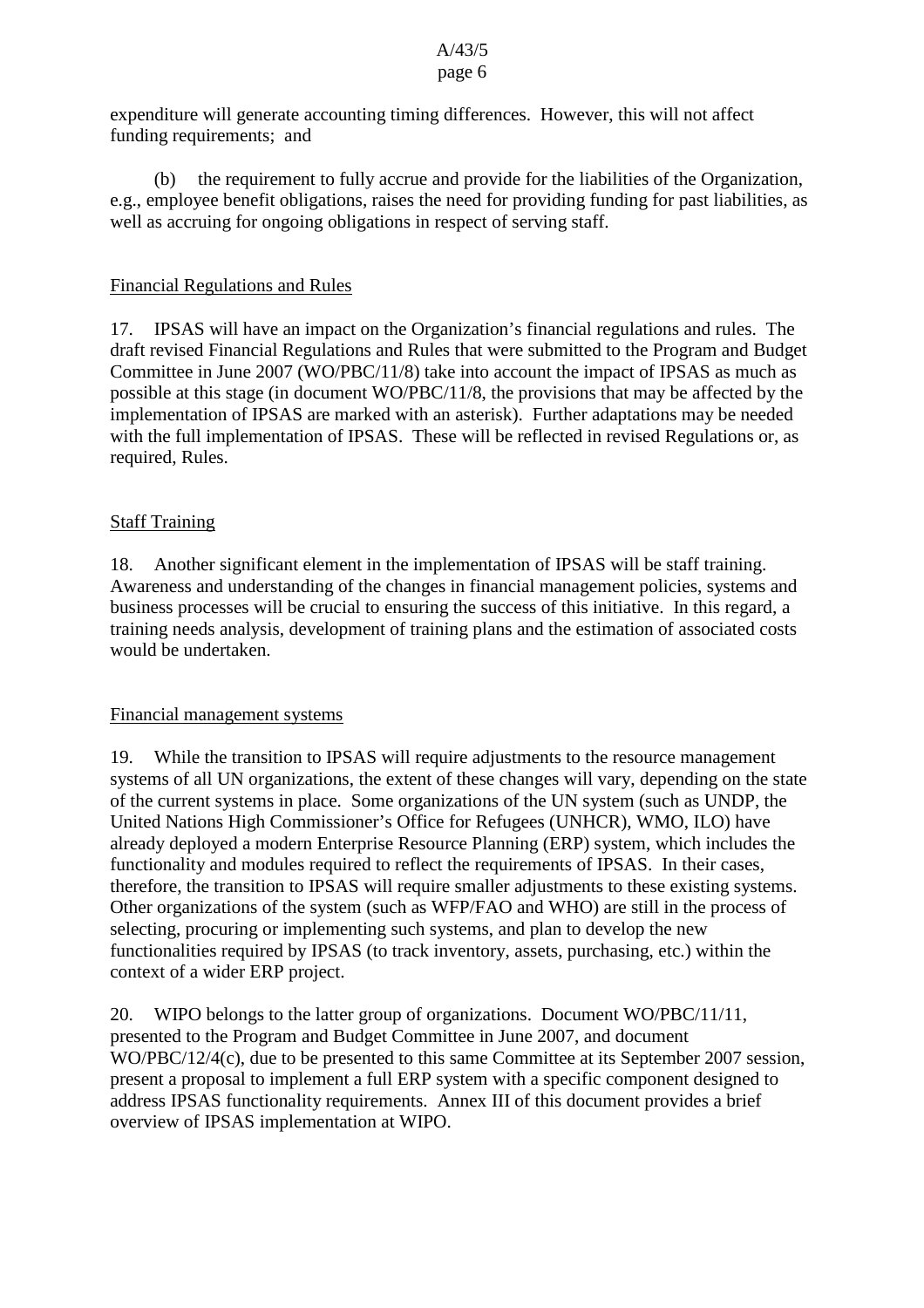# V. CONCLUSION

21. Following the recommendation of the CEB, in 2006, to adopt IPSAS, as of 2010, as the official accounting standards for the United Nations system, the organizations of the system have started to prepare for this transition by analyzing its implications (in respect, mainly, of accounting and financial reporting, budgeting, Financial Regulations and Rules, staff training and upgrade of the financial management systems). In analyzing these implications, the Secretariat is using opportunities to learn from the practical experiences of those agencies of the UN system which may be further advanced in their implementation of the required changes.

> *22. The Assemblies of the Member States of WIPO are invited to agree to the principle of the adoption, by WIPO, of International Public Sector Accounting Standards (IPSAS) by 2010, and to take note of the cost estimate provided in Annex IV.*

> > [Annexes follow]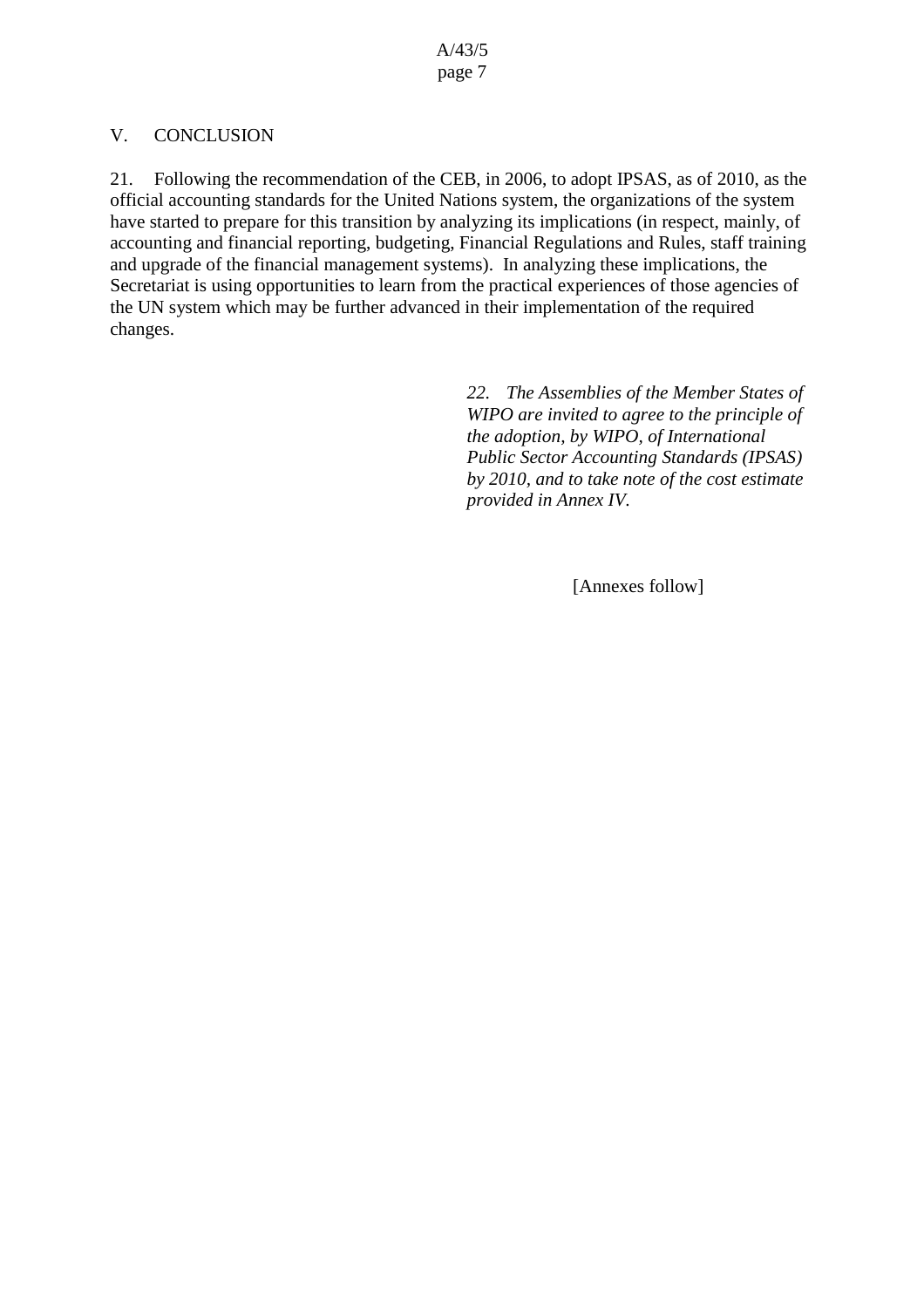#### KEY DIFFERENCES BETWEEN UNSAS AND IPSAS

|    | <b>UNSAS</b>                                                                                                                                                    | <b>IPSAS</b>                                                                                                                                                                                                                                 | <b>IMPACT</b>                                                                                                                                                                                                                                                                                                                                                                                                                                               |
|----|-----------------------------------------------------------------------------------------------------------------------------------------------------------------|----------------------------------------------------------------------------------------------------------------------------------------------------------------------------------------------------------------------------------------------|-------------------------------------------------------------------------------------------------------------------------------------------------------------------------------------------------------------------------------------------------------------------------------------------------------------------------------------------------------------------------------------------------------------------------------------------------------------|
| 1. | Reporting requirements take a<br>"modified accruals" approach that is<br>very close to cash accounting.                                                         | Requirements are on a "full accrual" basis.                                                                                                                                                                                                  | The effect of this is that IPSAS reports a larger<br>group of items (assets and liabilities) on the<br>balance sheet than does UNSAS. The pattern of<br>expenses associated with these assets and<br>liabilities is different. Under IPSAS, expenses<br>associated with investments in assets are reported<br>later than would be the case under UNSAS, while<br>expenses associated with liabilities are reported<br>earlier than is the case under UNSAS. |
| 2. | Costs of fixed assets are reported as<br>expenditure, in the Statement of<br>Income and Expenditure, when the<br>assets are purchased.                          | Costs of fixed assets are capitalized and are included<br>on the balance sheet when the assets are first acquired.<br>The original cost of the assets is spread over their<br>useful lives as the assets are used (depreciation<br>expense). | There will be a decrease in reported expenditure<br>and an increase in assets reported. Under IPSAS,<br>upon initial recognition of existing fixed assets, a<br>corresponding capital reserve needs to be<br>established.                                                                                                                                                                                                                                   |
| 3. | Accrued employee benefits in respect<br>of repatriation grants; after service<br>health insurance and annual leave are<br>reported in the note to the accounts. | Full recognition of liabilities for employee benefits and<br>reported as an expense.                                                                                                                                                         | This will result in an increase in reported<br>expenditure due to creation of accrued liabilities.<br>Any unfunded liabilities will require that a<br>funding mechanism be put in place to meet them.                                                                                                                                                                                                                                                       |
| 4. | Reported expenditure represents<br>disbursements and unliquidated<br>obligations.                                                                               | Recognition of expenditure on the basis of goods and<br>services received (the delivery principle).                                                                                                                                          | As WIPO already applies this principle in practice<br>when recording expenditure at the end of the<br>financial period, this aspect of IPSAS will not<br>have any material impact for the Organization.                                                                                                                                                                                                                                                     |
| 5. | Costs of expendable property (stock<br>and supplies) are charged to<br>expenditure on purchase.                                                                 | Only costs of expendable property consumed will be<br>recorded as expenditure. The value of inventories at<br>the end of the financial period will be taken to assets<br>on the balance sheet.                                               | There may be a reduction in reported expenditure<br>during the initial years of IPSAS adoption. There<br>will be a requirement to conduct physical<br>verification of inventories at financial period end<br>and also to determine the basis for valuation.                                                                                                                                                                                                 |
| 6. | Recognition of voluntary<br>contributions on cash basis.                                                                                                        | Voluntary contributions recorded on the accrual basis<br>under certain conditions.                                                                                                                                                           | Reporting of revenue from all WIPO's various<br>sources would require analysis.                                                                                                                                                                                                                                                                                                                                                                             |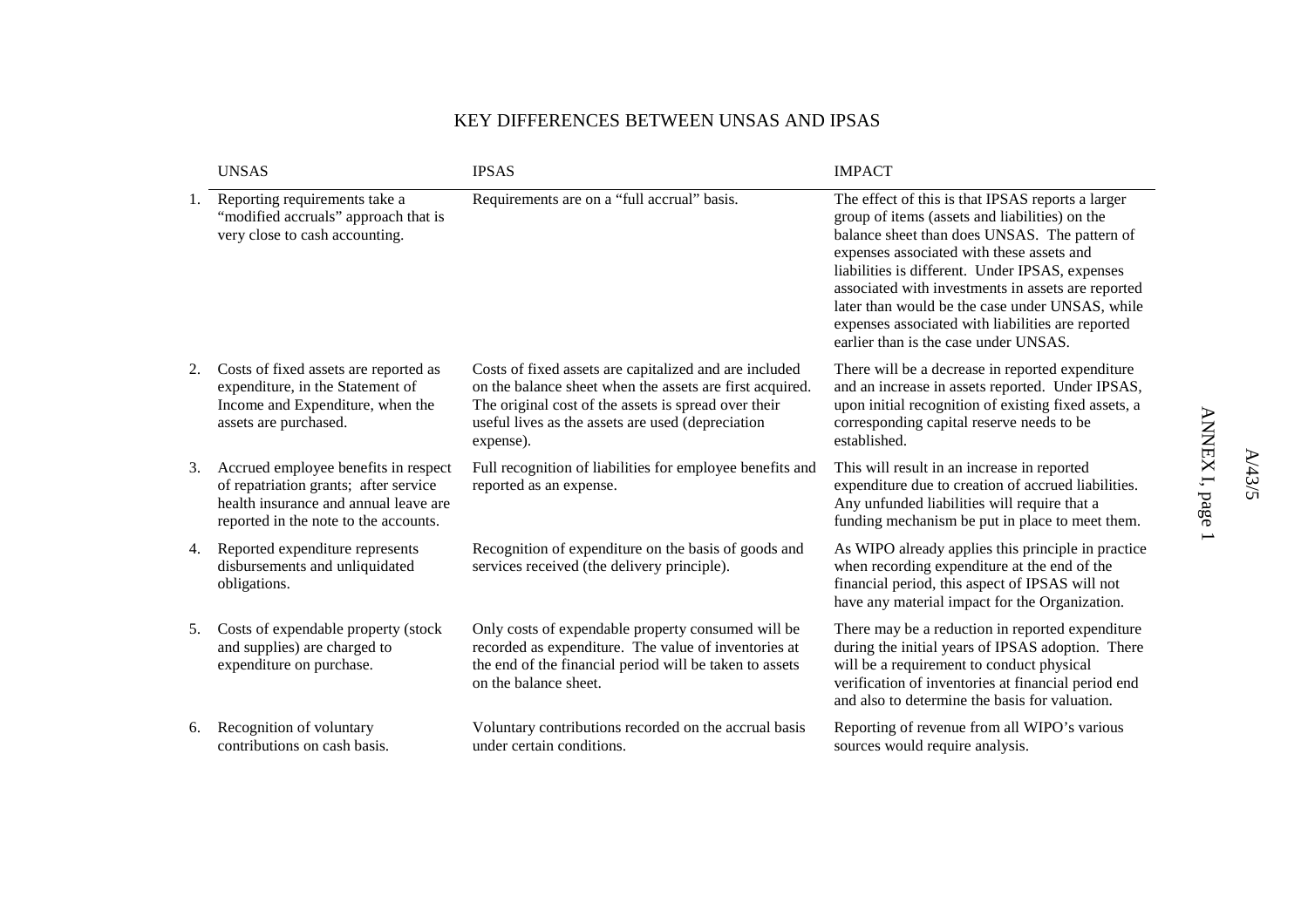|    | <b>UNSAS</b>                                                                                                                                | <b>IPSAS</b>                                                                                                                                                 | <b>IMPACT</b>                                                                                                                                                                             |
|----|---------------------------------------------------------------------------------------------------------------------------------------------|--------------------------------------------------------------------------------------------------------------------------------------------------------------|-------------------------------------------------------------------------------------------------------------------------------------------------------------------------------------------|
|    | Financial period for WIPO consists of<br>two calendar years, with an audit<br>opinion issued on the financial<br>statements every biennium. | Annual financial audits are required.                                                                                                                        | Consideration will also need to be given to the<br>mechanism for reconciling budgetary and<br>financial reporting to Member States.                                                       |
| 8. | Preparation of program and budget on<br>cash basis                                                                                          | Preparation of program and budget on accrual basis<br>OR providing reconciliation of cash vs. accrual views<br>at year-end (as part of financial reporting). | This will require careful consideration and review<br>of budget process, format and content, which may<br>lead to additional work by the Organization as<br>well as its External Auditor. |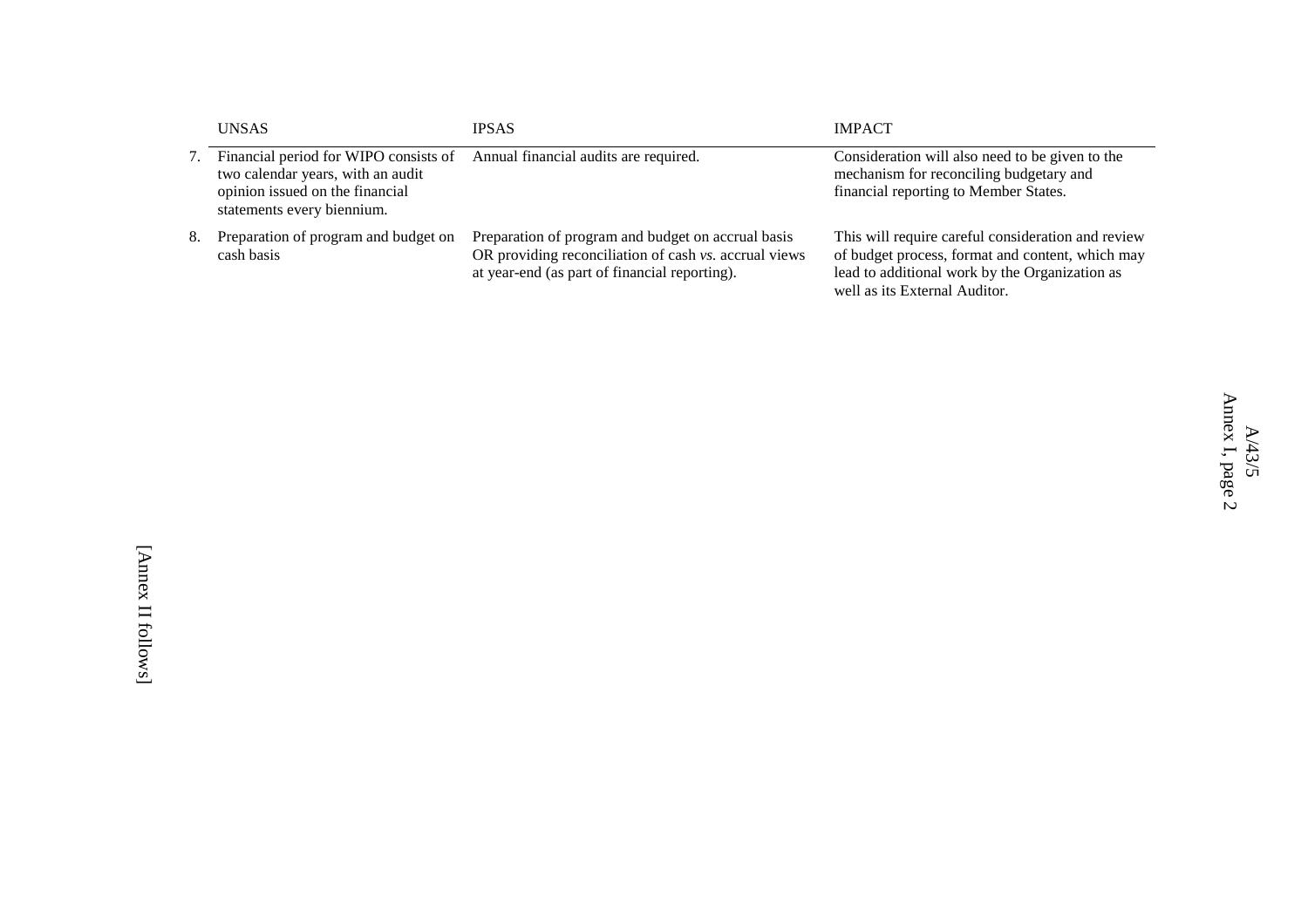#### A/43/5 Annex II

#### DEFINITIONS OF TERMS USED IN THE DOCUMENT

*Accrual basis* – A basis of accounting under which transactions and other events are recognized when they occur (and not when cash or its equivalent is received or paid).

*Assets* – Resources controlled by an entity as a result of past events and from which future economic benefits or service potential are expected to flow to the entity.

*Cost* – The amount of cash or cash equivalent paid or the fair value of the consideration given to acquire an asset at the time of its acquisition.

*Depreciation* – The systematic allocation of the cost of an asset or other amount substituted for cost in the financial statements, over its useful life.

*Delivery principle* – The principle by which the expenses are recognized in the financial statements on the basis of goods and services received.

*Exchange transactions* – Transactions in which one entity receives assets or services, or has liabilities extinguished, and directly gives approximately equal value (primarily in the form of cash goods, services, or use of assets).

*Expenses* – Decrease in economic benefits or service potential during the reporting period in the form of outflows or consumption of assets or incurrence of liabilities that result in decrease in net asset/equity.

*Fair value* – The amount for which an asset could be exchanged or a liability settled, between knowledgeable, willing parties in an arms' length transaction.

*Liabilities* – Present obligations of the entity arising from past events, the settlement of which is expected to result in an outflow from the entity of resources embodying economic benefits or service potential.

*Net assets/equity* – The residual interest in the assets of the entity after deducting all its liabilities.

*Useful life* – The period of time over which an asset is expected to be used by the entity.

[Annex III follows]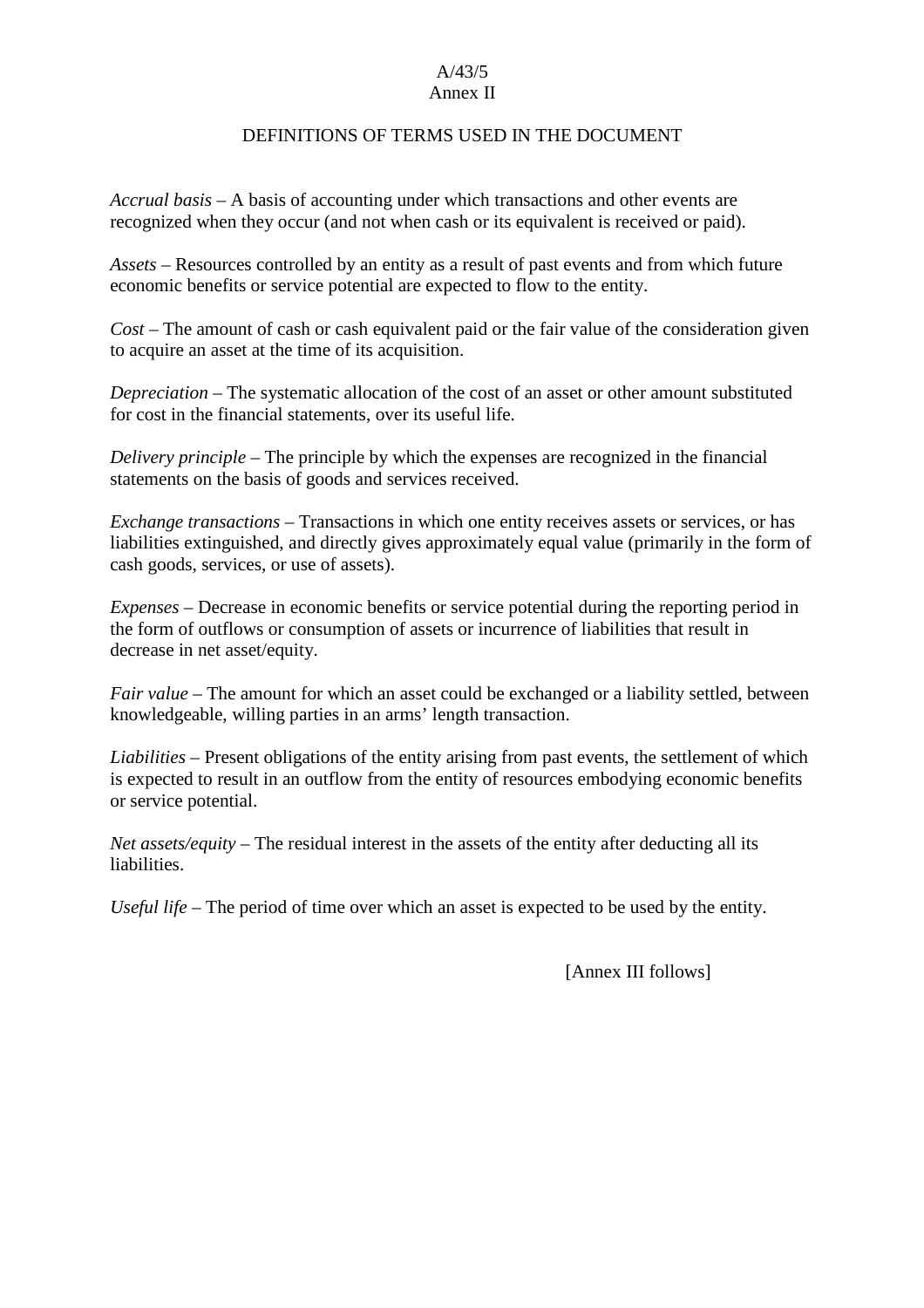#### A/43/5 Annex III

# IPSAS IMPLEMENTATION

## 2007

- Seek approval, in principle, from Member States for IPSAS adoption
- Finalize the terms of reference for IPSAS component of the ERP project, together with internal responsibilities and resources for its delivery
- Hire a subject matter expert (in progress)

2008

- Analysis of key financial management, budgeting, and accounting issues, impact on financial systems, Financial Regulations and Rules, and develop accounting policies, procedures and guidelines
- Perform training needs assessment and set out proposed training plan
- Contribute to configuration of ERP system design and adjustment

### 2009/10

- $-$  Implement training plan
- Prepare *pro forma* financial statements
- Prepare introduction of changes in budgeting practice
- Begin parallel reporting in accordance with IPSAS
- 2010 IPSAS compliant

[Annex IV follows]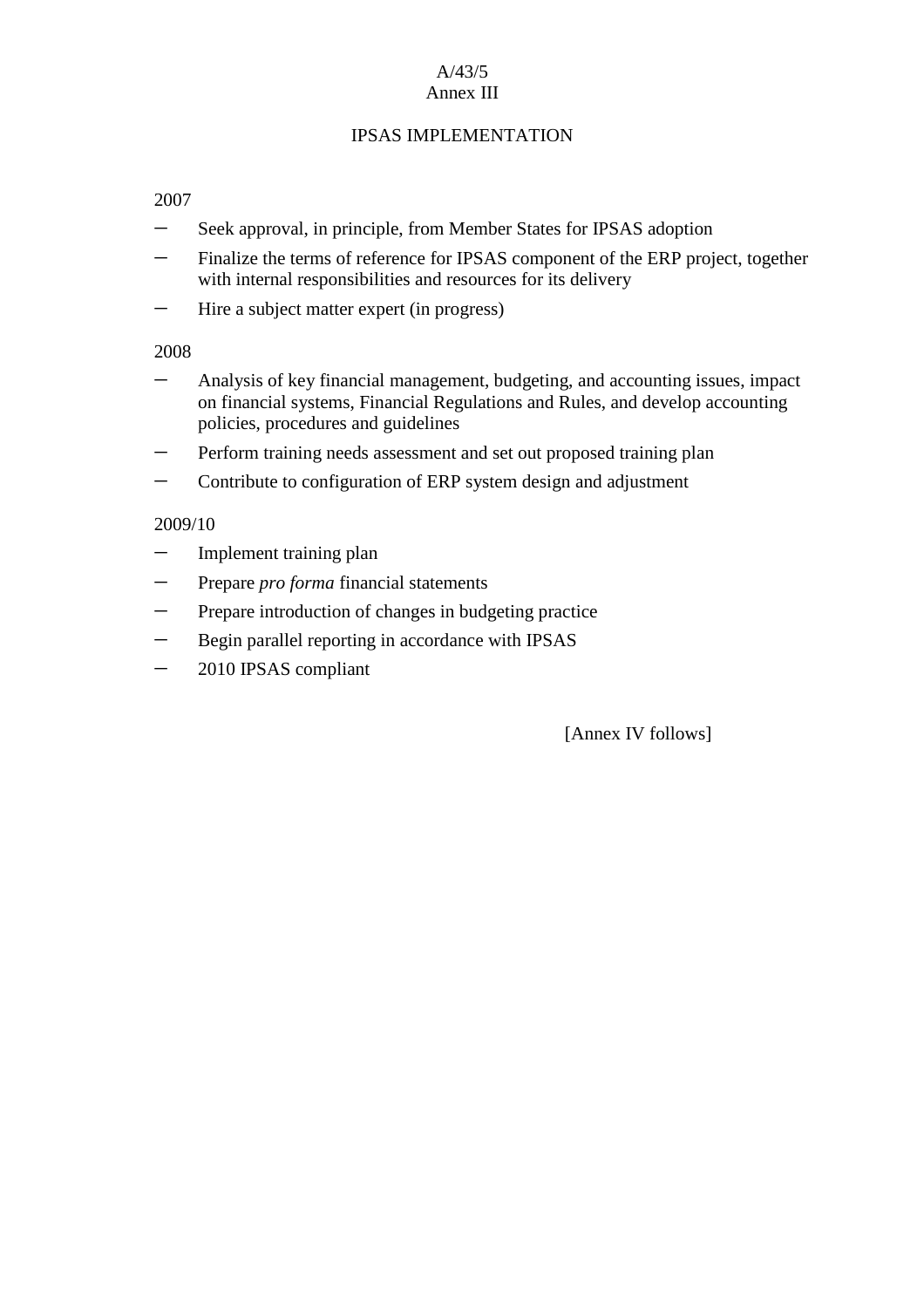#### A/43/5 Annex IV

### CONDITIONS AND PRELIMINARY COST ESTIMATE FOR IPSAS IMPLEMENTATION

Between 1999 and 2001, WIPO began to make preparations for a project which would provide an integrated administrative information management system (AIMS) that would include Finance, payroll, Human Resource Management, budgeting, procurement, enterprise reporting, travel and program management. This system was to be built around an Enterprise Resource Planning (ERP) software package. At the time, however, a progressive approach was decided on with a preliminary scope limited to Finance and Budget Reporting functionality. The other functionalities were to be addressed only after the successful introduction of a core financial and budget control and reporting system. The main reasons behind this approach were the limited experience and success of implementing large scale ERP systems within the United Nations (UN) system at the time, as well as the marked absence of proven, stable human resource and payroll module implementations within the UN system.

It should be emphasized that the full benefits of ERP systems are obtained when used in an integrated manner across targeted sectors so that data is captured and validated by the originating source and made available for further processing by downstream functions, with workflow and approval hierarchies being effectively managed. The administrative and resource management functions of the Organization, which were not included in the scope of the first phase of the project, have remained largely unsupported by mainstream IT systems and have therefore maintained a strong demand for an integrated system with functional modules to support their information system needs. This is the reason for the global proposal in respect of the implementation of an ERP system described in document WO/PBC/12/4(c).

By 2010, the Finance Department will have to make the shift to using the International Public Sector Accounting Standards (IPSAS) and implement procedures which are compatible with the requirements of this specific accounting framework. As a result, the need for certain functionalities and the implementation of key system modules, such as asset management, will be reinforced. As outlined in document WO/PBC/11/7 Rev., compliance with IPSAS will require the support of integrated and enhanced IT systems not only within the Finance Department but also within the Office of the Controller.

A detailed definition of IPSAS requirements and their implications is being undertaken prior to the design and implementation of the system.

Without this detailed definition of IPSAS requirements, which will take about six months, it is difficult to give an accurate estimation of the costs associated with IPSAS implementation. However, in order to respond to requests made by some Member States, we have drawn up the following estimate to the best of our knowledge at the present time.

The cost of this project will be financed from the regular budget*.*